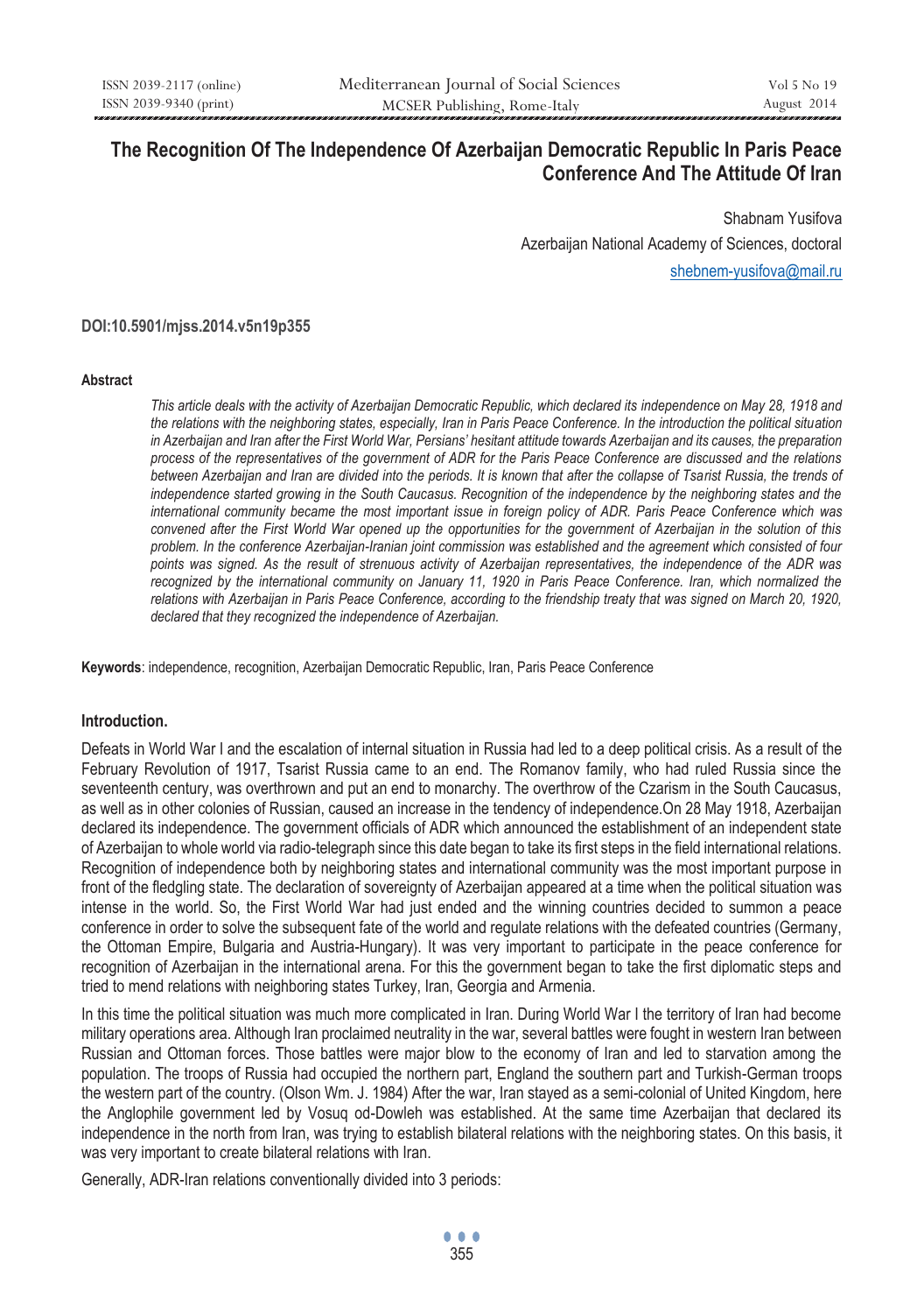| ISSN 2039-2117 (online) | Mediterranean Journal of Social Sciences | Vol 5 No 19 |
|-------------------------|------------------------------------------|-------------|
| ISSN 2039-9340 (print)  | MCSER Publishing, Rome-Italy             | August 2014 |

From May 28, 1918 to spring of 1919. At this stage Azerbaijan repeatedly appealed to Iran for the recognition of independence and establishment of diplomatic relations between two states, but Iran refused to recognize Azerbaijan as Independent Republic.

From the spring of 1919 to the end of the same year. During this period negotiations between Azerbaijan and Iran were proceeding in Paris Peace Conference. The change occurred in Iran's attitude toward Azerbaijan and Azerbaijan-Iran joint commission was established.

From January to April 1920. At this stage, the Azerbaijani-Iranian relations reached its peak. Azerbaijan was de-facto recognized by the international community, as well as, negotiations with Iran at conference resulted in successfully. On 20 March 1920, Iran became the first country that recognized Azerbaijan de-jure.

# **Methods**

To thoroughly investigate this research question was used a comparative-historical method.

## **Materials**

The materials of the State Archive of Azerbaijan Republic, the research works of Azerbaijan, Russian, English and Persian and the sources of the same period were used in this article.

## **Procedure**

This study was approved by the Department of International Relations of the National Academy of Sciences of Azerbaijan.

## **The importance of this article**

The main aim of this study is to investigate the activities of ADR in Paris Peace Conference and international relations between Azerbaijan and Iran from 1918 to 1920. The research of article helps us to learn Azerbaijan-Iran relations in contemporary time.

# **The activities of Azerbaijan in Paris Peace Conference and Iran**

The government of Azerbaijan demonstrated the intention to forge friendly relations with all nations and states, including neighboring states by means of the Declaration of Independence adopted on May 28. First of all, ADR determined 4 main directions of foreign policy strategy:

To live in the condition of peace and kindly neighborhood with the South Caucasus countries and the establishment of comprehensive relations.

Establishment of normal diplomatic relations with the independent republic and governments which formed in Russia and Ukraine.

The recognition of the independence of ADR by European countries and the establishment of formal diplomatic relations.

To build the political, economic and cultural relations with neighboring Iran and Turkey. (Nəsibli Nəsib. 2011)

In order to achieve the consecutive goals, the government of ADR managed to sign the treaty with Turkey on friendship, cooperation and mutual military assistance on June 4, 1918. At this time, the representatives of ADR appealed to the Consulate of Iran and asked the recognition of state's sovereignty. But the Iranian Consulate rejected this appeal, the Council sent the declaration of Azerbaijan representatives back and said that didn't recognize the sovereign government under the name of Azerbaijan, even claimed that the historically lands of Azerbaijan belong to Iran. (SAAR, l 10, w 31) Nevertheless, the steps of Iran didn't discourage Azerbaijan representatives and on the contrary they persistently began to struggle for recognition of young state.

To forge a relationship with only neighboring states was not enough for the government of Azerbaijan to continue its independence. To be recognized by the world's great powers became the utmost priority of Azerbaijan government. In order to achieve this goal, it was very important to participate in Paris Peace Conference. There were a lot of stumbling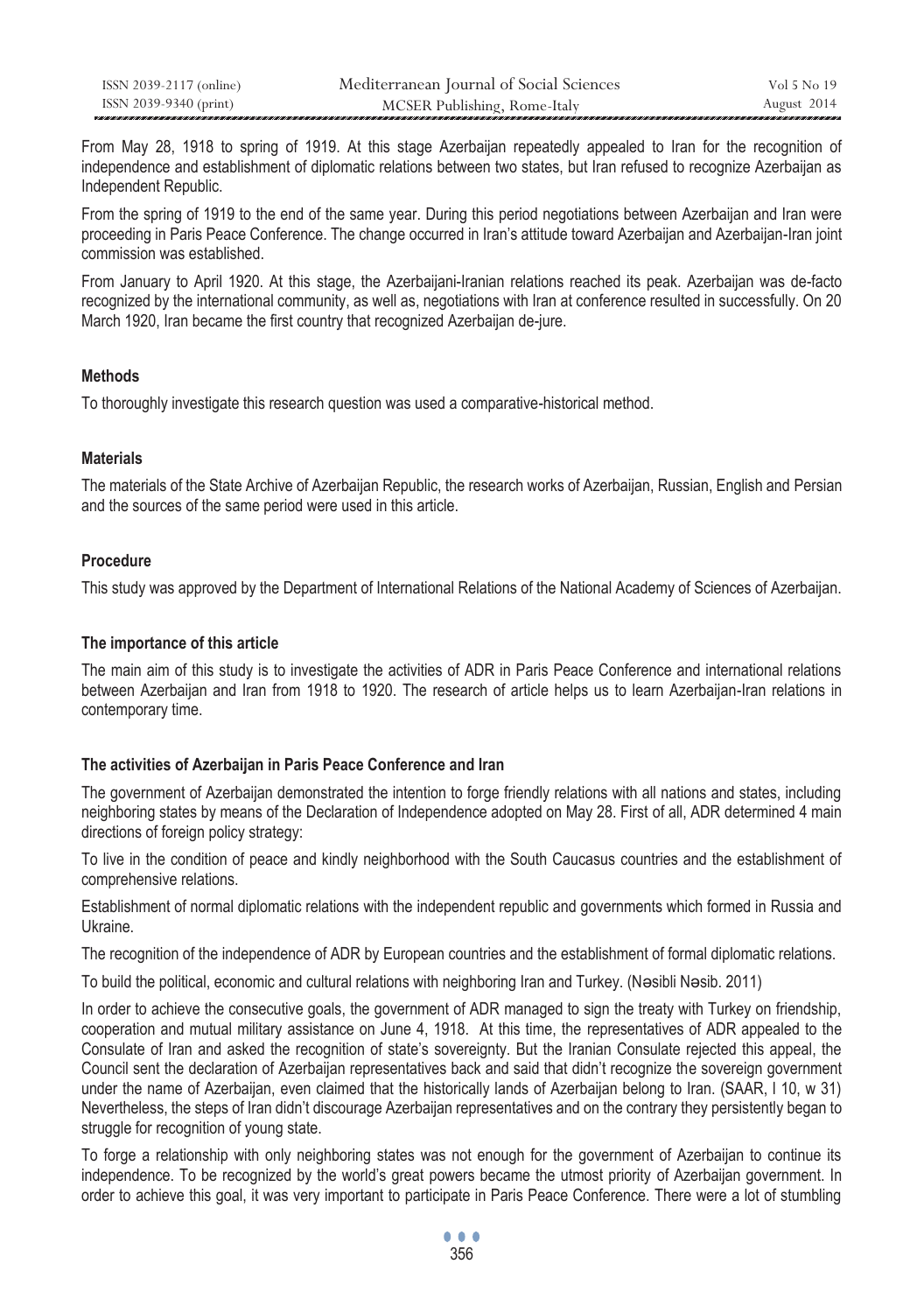| ISSN 2039-2117 (online) | Mediterranean Journal of Social Sciences | Vol 5 No 19 |
|-------------------------|------------------------------------------|-------------|
| ISSN 2039-9340 (print)  | MCSER Publishing, Rome-Italy             | August 2014 |

blocks to implement the struggle for the recognition of Azerbaijan. According to the Mondros reconciliation, Ottoman troops left Azerbaijan and on November 17, 1918 the Allies' army led by General William Thomson came to capital Baku. Despite all the propaganda of Armenian and Russian against Azerbaijan, Gen. Thomson declared that he respected highly the government of Azerbaijan, it's prime minister and that its government would be the only legal power in the country on December 28. (Həsənli Cəmil.2009) Finally, at the meeting of the Azerbaijani Parliament, it was decided to create a large staff was for attending in Paris Peace Conference on December 7. On December 28, the structure and the plan of action of diplomatic staff which had to be sent to conference were determined. The speaker of Parliament, Ali MardanTopchibashov appointed a leader of delegation. The delegation first arrived in Istanbul and began to deal with visa problem. But the visa problems caused to be late of Azerbaijan representatives to Paris Peace Conference. In November 1918, during negotiations with General Thomson the commander of the Allies in Enzeli, he pledged the participation of Azerbaijan representatives in the conference. After a while, Entente troops under command of General Thomson entered the city of Baku. Both General Thomson and the commander of the British troops in the Balkans and Caucasus, George Milen repeatedly told representatives of Azerbaijan government in their statements that all questionable issues would be solved in peace conference. During the conference a special committee was organized for learning social, economic and political situation in the south of Russia. The committee was divided into 3 parts, one of them was exactly assigned for Caucasus. Another purpose of the staff was to analyze the demands made by the Caucasian states in Paris Peace Conference. For this purpose General Moore who led the Caucasian delegation put some questions to Azerbaijan representatives.

Can Azerbaijan survive as an independent republic from political and economic point of view?

Do you have sufficient material and moral strength for independence?

Can a federation or a confederation be established in the Caucasus or Transcaucasia?

If the Russian Federative Republic is created, would Azerbaijan consider joining this federation?

Do you assume a possibility of being taken under auspices of any other state? (Hasanli Jamil 2014)

The Azerbaijan delegation answered to the questions that they gained independence from Russia and had material and spiritual strength for maintaining steady and eternal independence. Regardless of the existence of any structure in Russia, Azerbaijan categorically refused to be a part of it. The establishment of a confederation in Caucasus was impossible because of hostile attitude and claim of the Armenians on Azerbaijan and Turkish lands.

there was an issue to accept the guardianship of any state, Azerbaijan representatives declared that they partially preferred America. On condition that America would fulfill the 14 principles of Woodrow Wilson and there was no economic interest to Azerbaijan.

In spite of the conference opened on January 18, 1919, the Azerbaijan representatives arrived in Paris in mid-May after three month of intense diplomatic and political struggle. The members of delegation achieved to meet the president of US, Woodrow Wilson. For the first time, the Azerbaijan issue was discussed at the Council of Allied Powers at the suggestion of Woodrow Wilson among the United States, France, England and Italy on May 2, 1919. At the meeting it was decided to let the newly independent Caucasian states express their views. Finally, on May 28 the meeting of Azerbaijan representatives with Woodrow Wilson took place. This meeting took place on a significant date, because a year ago on May 28, 1918 Azerbaijan had gained its independence. During the first half of the day AlimardanTopchubashov met a member of the US delegation Henri Morqentau who was ambassador of US in Turkey during the war and some important issues were discussed between them. During the second half of the same day, the representatives of Azerbaijan were adopted by the president of US Woodrow Wilson. During the meeting, the head of the Azerbaijan delegation A. M. Topchubashov presented memorandum to Woodrow Wilson containing the detailed information about Azerbaijan. 6 clauses were proposed in memorandum.

That the independence of Azerbaijan be recognized by the members of the Paris Peace Conference.

That the Azerbaijani delegation be admitted to the Paris Peace Conference.

That Wilsonian principles be applied to Azerbaijan.

That Azerbaijan be admitted to the League of Nations.

That the United States War Department extend military help to Azerbaijan.

That diplomatic relations be established between the Republic of Azerbaijan and the United States of America. (Bulleten 1920)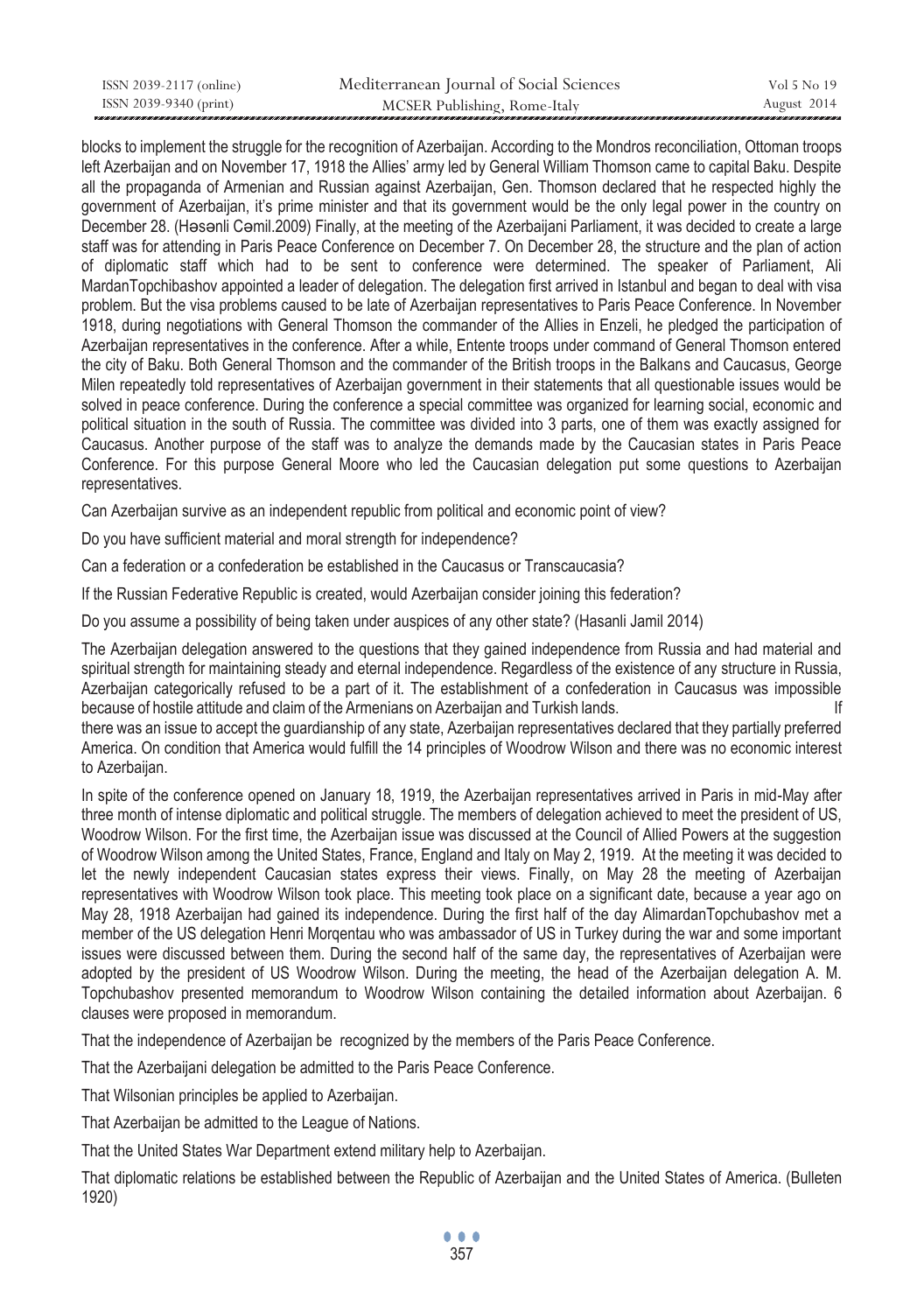| ISSN 2039-2117 (online) | Mediterranean Journal of Social Sciences | Vol 5 No 19 |
|-------------------------|------------------------------------------|-------------|
| ISSN 2039-9340 (print)  | MCSER Publishing, Rome-Italy             | August 2014 |

At the same time, AlimardanTopchubashov also said that if these demands were accepted, Azerbaijan would pay off the debts of Russia which were given when Azerbaijan was within Tsarist Russia. However, in spite of all the efforts of Azerbaijan side, Woodrow Wilson's response was not encouraging and he demonstrated hesitant position. He said that, the Conference didn't want decomposition of the world in small pieces and it would be better and convenient for Azerbaijan to establish a confederation of Transcaucasia could receive the protection of some Power on the basis of a mandate granted by the League of Nations. Woodrow Wilson also noted that, this issue could not be resolved before the issue of Russia. Despitethe negotiations didn't bring the expected results, this meeting was an important event for Azerbaijan side. Because the meeting of newly independent state's representatives with the president of US caused rise of reputation and at the meeting it was decided to send an American mission to the Caucasus. Woodrow Wilson also advised the representatives to present their demands in the peace conference.

Abiding by W. Wilson's advice the Azerbaijan representatives prepared booklet named "The demands of Caucasian Azerbaijan's peace representatives" during the conference. Booklet containing detailed information about Azerbaijan were translated in English and French and presented to other representatives of peace conference.(Tadeusz S. 2004) The demands of Azerbaijan delegation to Paris Peace Conference were also noted in document. The requirements were as follows.

Peace conference must approve the separation of Caucasian Azerbaijan from Russia which declared itself independent under the name of ADR.

The representatives of Azerbaijan Republic must participate in the Peace Conference and be involved its activities.

Azerbaijan Republic must be selected a member to the League of Nations as well as other states.

The representatives of Iran were also participating in Paris Peace Conference, but there were some misunderstandings in the relations with them. During the meeting held in the conference it was decided that negotiations about establishment of bilateral relations with Iran will continue in outside the peace conference. In the spring of 1919, a special delegation led by Ismail Khan Ziatkhan was sent to Iran. Ismail khan arrived in Tehran in April 1919 and held a series of meetings with Iranian officials. In spite of negotiations between two states ended the signing of the agreement which consisted of 14 items, the treaty was exposed to pressure and was not endorse. (SAAR, 970, l 1, w 98) Azerbaijan Republic increased effort for rectification of relations and decided to establish a new diplomatic mission in Iran on July 16, 1919. Adil khan Ziatkhan was elected the head of the delegation to Iran. Etter, the Tsarist Russian's former ambassador to Iran protested the arrival of Azerbaijan representatives at Iran and tried to prevent the establishment of relations. But this time Russia's influence in Iran was weak and his protest was not given the importance. Azerbaijani delegation was greeted very frankly by the Iranian government, even Adil khan was received by the Shah of Iran.

After the establishment of diplomatic relations between Azerbaijan and Iran, talks were continued in Paris. When Aligulu M. Ansari appointed head of the Iranian delegation to Paris Peace Conference on his way to Europe, he was in Baku, met with the delegation of Azerbaijan and suggested organization of confederation of Azerbaijan and Iran. Iranian Foreign Minister related this demand to various reasons.

He noted that the victorious Entente would not meet positive to the signing contract of Azerbaijan with Turkey which was defeated in World War I and supporting of two countries each other in foreign policy. The independence of Azerbaijan will be not recognized by the international Community.

According to hostile attitude and territorial claims of Armenia against Azerbaijan, the creation of the federation of South Caucasus is impossible.

Another reason is existence of Russian threat from North. In such circumstances, it is advisable to create Azerbaijan-Iran confederation.

However, Azerbaijan delegation had rightly objected to this demand. It is true that as a result of the creation of the confederation Azerbaijani lands could be combined. Because the contracts of Gulistan (1813) and Turkmenchay (1828) were concluded between Russia and Iran, divided Azerbaijani lands into two parts- northern and south Azerbaijan. On the other side, this offer may be dropping enslave of Azerbaijani lands again which newly acquired independence. Therefore, the suggestion of the creation federation was rejected.

Azerbaijani delegation confronted some difficulty associated with the territorial claims of Iran in Paris Peace Conference. Iranian delegations informed that the Tsarist Russia had already destroyed, therefore, the contracts of Gulistan and Turkmenchay concluded with the Russian Empire has been violated. They claimed that northern territories of Azerbaijan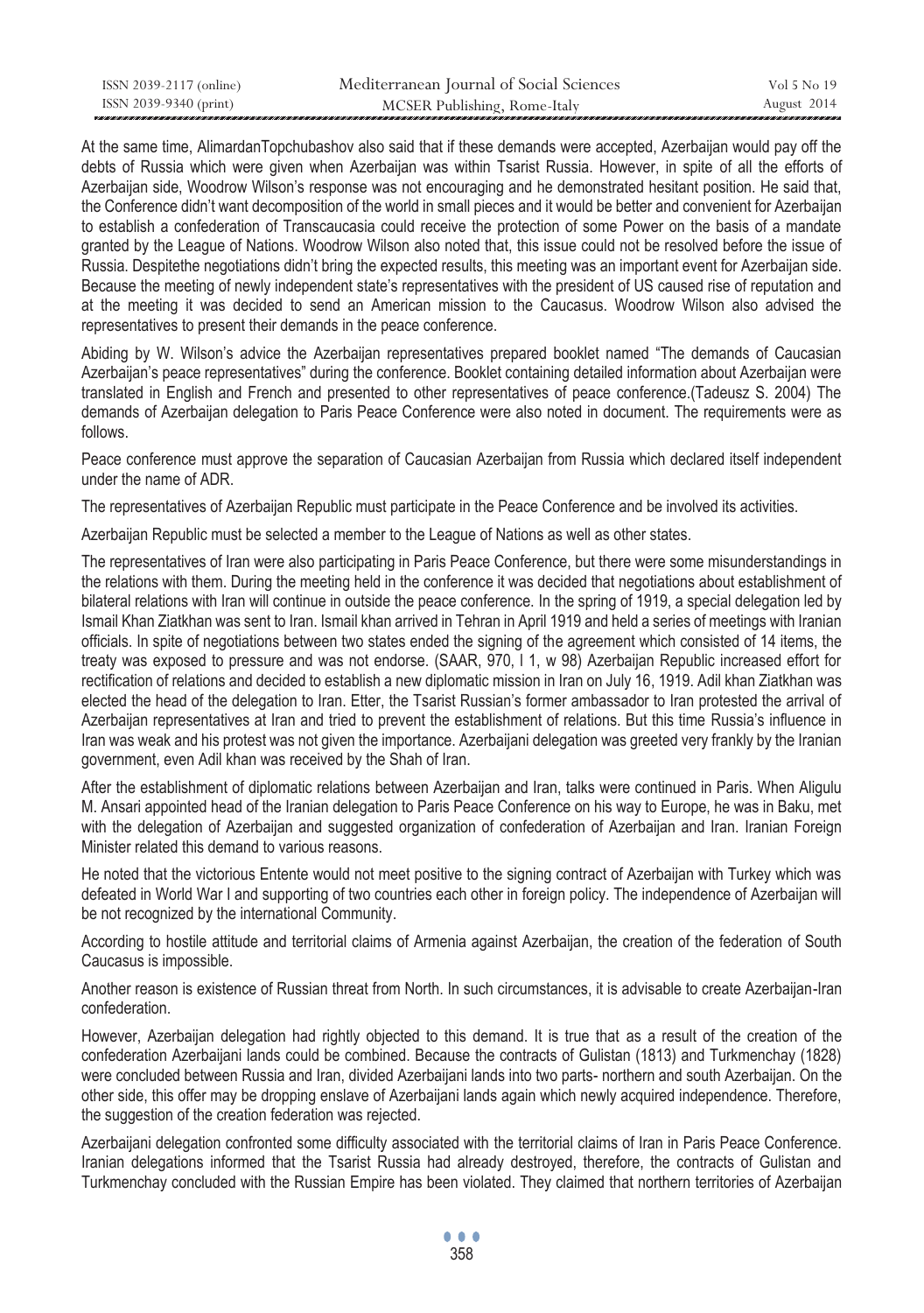| ISSN 2039-2117 (online) | Mediterranean Journal of Social Sciences | Vol 5 No 19 |
|-------------------------|------------------------------------------|-------------|
| ISSN 2039-9340 (print)  | MCSER Publishing, Rome-Italy             | August 2014 |

that formerly was under the authority of Tsarist Russia but now gained independence historically belongs to Iran. The Iranian government considered that the time had came to reclaim from a weak Russia those territories that Iran had lost in the past to a strong Russia and all these territories must annex to Iran. An Iranian delegation was sentto Paris under the leader of Foreign Minister Mushavar ul-Mamalek,in order to present claims before the Peace Conference. It was refused admission on the ground that Iran was not a member of allied and associated nations. Nonetheless, the Iranian delegation formulated far-reaching demands, in which the salient points were the annulment of all foreign concessions, the abolition of capitulations, compensation for wartime damages perpetrated on Iranian territory, and the inclusion within the boundaries of Iran of Transcaspia, Merv and Khiva up to the Oxus River, of several districts in the Caucasus, including Nakhichevan and of the Kurdish area of Mesopotamia as far as Euphrates. However, the territorial claims of Iran which has no specific role in the World War I were rejected by representatives in Peace Conference. (Lengrowski G. 1949) After the Treaty of August 9, 1919 the participation of Iranian delegation was not allowed in Conference. The Shah's government decided to send a new delegation under the leadership of Firuz Mirza to Paris. After the arrival of Firuz Mirza in Paris, the situation has changed completely.

## **Analysis**

Iran protested the recognition of Azerbaijan's independence in the initial phase of Azerbaijan-Iran relations. What are the reasons of this? It is known that the World War I had just ended, Tsarist Russia was destroyed, the nations of South Caucasus had been seperated from Russia and had gained independence. In such indefinitely time Iran tried unlocking of the course of events, hesitated relations with Azerbaijan. That is why, S. Z. Tabatabaee was appointed the chief of Caucasian extraordinary staff. Because, Tabatabaee had worked as a representative of Iran during 2 years and could better anlyze political processes in Russia.

The decision to use the name "Azerbaijan" drew some protest from Iran. Because, according to the treaties were concluded between Russia and Iran in 1813 and 1828, the lands of South Azerbaijan were subordinates of Iran and Iranian government was afraid that the newly formed state would combine the South Azerbaijan to itself and would create a unified state under the name of Azerbaijan. At such time the entering of Ottoman troops into the area of South Azerbaijan began to worry Iran even more. Iran became anxious that Tabriz province might be taken back from Iran and combined to Caucasian Azerbaijan with the helh of Ottoman troops. For ending these claims of Iran, the heads of Azerbaijan Republic began to use expression of Caucasus Azerbaijan in diplomatic documents.

Iran is also faired that events taken place in Northen Azerbaijan could influence to South Azerbaijan and then this probability justified itself in the liberation movement led by Khiyabani in 1920. In the summer of 1918, Mammed Emin Resulzadeh, the leader of Azerbaijan Republic informed that he often met with Iranian Azerbaijanis in Istanbul.

 " They are my old friends. I felt their secret love and passion for the sovereignty of Azerbaijan... most of them had lost their hopes concerning Iran and have their own ideas. The Southern Azerbaijanis have created their own society here based on Turkism and Azerbaijanism. They think we are forgetting them."( Rəsulzadə M. Ə. 2013)

Afterwards Adil khan Ziyadxanli the diplomatic ambassador of Azerbaijan in Iran wrote in the letter dated April 11.

" The Turks of Iranian Azerbaijan are showing signs of brotherly friendship. Iranian Azerbaijan is hoping to gain autonomy, independence and secession from Farsistan."(SAAR 970, l 1, w 98)

The other reason of escalation of relations between the two neighboring states was standing in position against improvement of Azerbaijan-Iran relations. Thus, both Russia and United Kingdom had its own plans about Caucasus and Iran. Even Russia became anxious dispatching delegation of Iran to Caucasus and sent protest to Iran's Foreign Ministry. England which took control the Iran's military, financila, communications and other areas with the treaty of Avgust 9, 1919 intervened the relation of Azerbaijan-Iran, the lettes of Iranian representatives that were send from Baku to Tehran were captured and read.

But after the arrival of Iran's new foreign minister Firuz Mirza as the leader of Iranian delegation to Paris the significant changes in relations happened. There were some factors that caused improvement of relatons.

While going to Europe passing from Azerbaijan and the meeting of shah of Iran with the representatives of Azerbaijan government in Baku played a crucial role in the warming of relations.(SAAR 2598, l 1, w 2)

Caucasus especially Iran was the way to the west for Iran and the transit loads, postal service passed exactly from this. Iran feared that if did not recognize the independence of Azerbaijan, might be deprivedtrade via Azerbaijan. The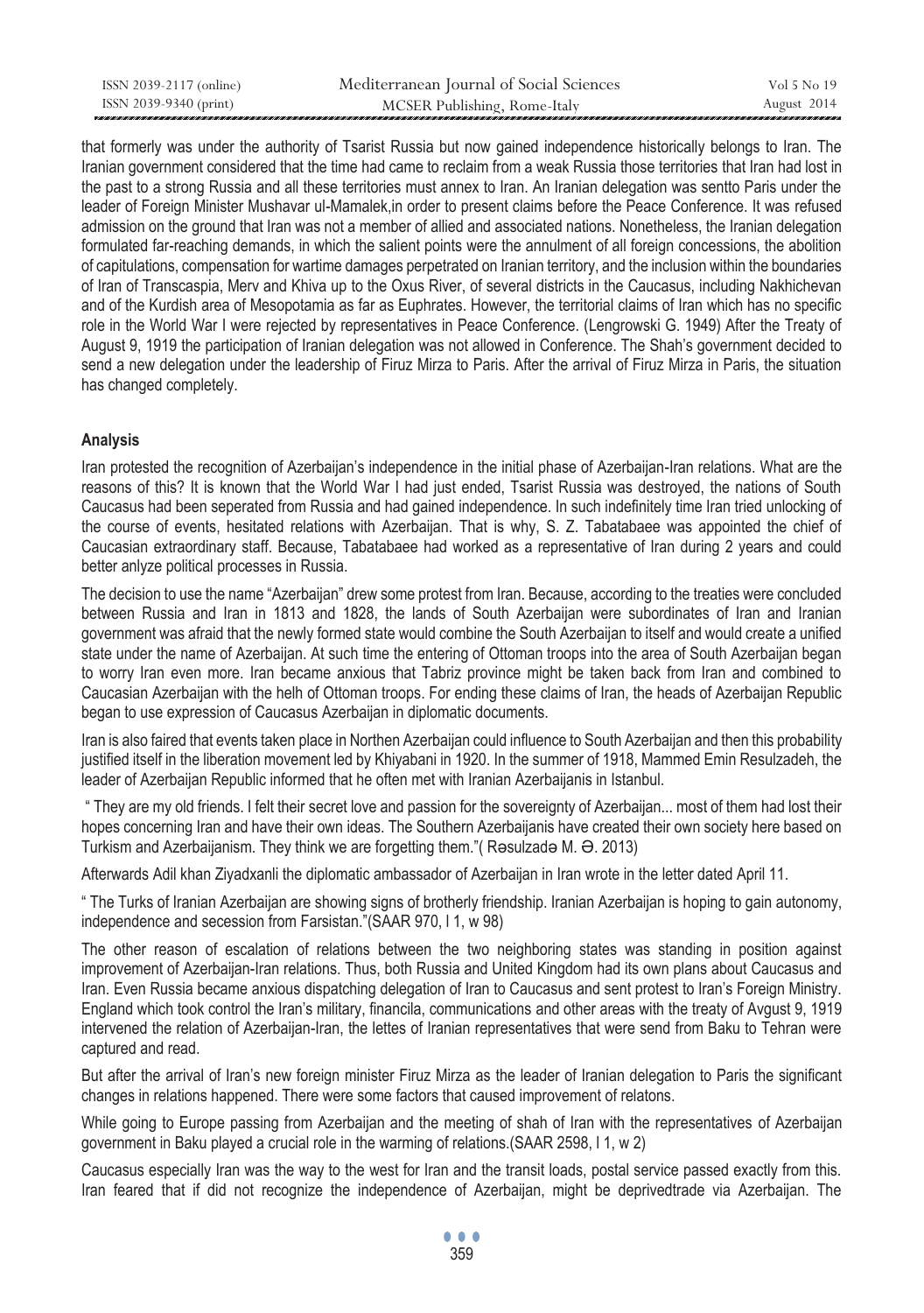| ISSN 2039-2117 (online) | Mediterranean Journal of Social Sciences | Vol 5 No 19 |
|-------------------------|------------------------------------------|-------------|
| ISSN 2039-9340 (print)  | MCSER Publishing, Rome-Italy             | August 2014 |

government of Azerbaijan was also interested in establishing trade relations with Iran. The ambassador of Azerbaijan in Turkey Yusif Vezir Chemenzeminli informed in his letter.

"We would like to strengthen Iran's economy. Because it's products will be traansported via Azerbaijan to other countries and we will benefit from it." (Çəmənzəminli Y. V. 1994)

In addition it was an important factor establishing state against Russia in Caucasus for Iran. Azerbaijan played the role of buffer state between Russia and Iran. If Iran recognized the independence of Azerbaijan achieve bulwark for itself against Russia.

The Muslim factor is very important in improvement of relations. The leader of ADR, M. E. Rasulzade informed in his letters that establishing powerful independent republic in Caucasus must be rejoice the government of Iran in fact.

The changes in the relations between Azerbaijan and Iran

The Anglo-Iranian agreement which was concluded on August 9, 1919 had an impact on the relations between Azerbaijan and Iran. This treaty provided for Britain to supply, at a cost to Iran, administrative advisers, officers, munitions and equipment for the formation of a uniform military forces; to assist in the construction of railways and a revision of customs tariffs; to cooperate in the collection of war compensation from belligerent parties; and to lend Iran 2 million at 7 percent annual interest. Instead of this, Britain obtained a monopoly in supplying administrative advisers as well as military experts and equipment, and Iran's customs' revenues were pledged to repay the loan. (Алиев С. М. 2004) At this time the threat of bolshevism strengthened in Iran. Therefore, to take control of security into the hands of British was favorable to Iran. British wanted to strengthen the control over its colonies in the Near and Middle East and at the same time, to destroy the growing threat of Bolshevism. The agreement which depended itself economically and politically on England was meet with protest both within and outside the country. Entente countries, including the US deprived Iran from attending in Paris Peace Conference. The Iran's delegation in Paris was canceled and it was decided to change the composition of the committee.

A new delegation organized under the lidership of Iran's new foreign minister Firuz Mirza was sent to Europe in September 1919. After that, a complete breakthrough took place in relations. Firuz Mirza made a statement that Iran did not have any claims on the land of Caucasian Azerbaijan, even told would help Azerbaijan for directing England attention to it.

Azerbaijani delegation also tried to take advantage of the British assistance to Iran. Thus, as a result of the activities of both countries' representatives, Azerbaijan-Iranian joint commission was established at the end of October, 1919. Ceyhun bek Hacibekli and Mir Yakub Mehdiyev was selected to commission by Azerbaijan side and Zekov Mulk , Mustan Saris-Seltene by Iranian side. The commission held its first meeting on 29 October and agreement consisted of 4 points was signed between Azerbaijan and Iran. The terms of the agreement were as follows.

Regardless of establishing any power and structure of state in Russia, Caucasian Azerbaijan with the boundaries which was reflected in the map and requisition submitted to Paris Peace Conference, decompose from Rusia for ever.

ADR was established through the general election and is known as presidential, parliamentary, independent and democratic republic. The capital of Republic is Baku.

ADR establishes political and economic relations with Iran in foreign affairs. This relationship is defined by mutual consent of both countries. The consolidation of activities of both countries is desired.

Azerbaijan need the help of United Kingdom in order to achieve the aim mentioned in the previous terms, recognition of independence, protection of any kind of encroachment, security of state, the political, economic, cultural and military development. (АДР – Внешняя политика. 1998)

The most important issue was noted in the fourth terms. According to Anglo-Iranian Treaty of August 9, 1919 United Kingdom had to help Iran. Azerbaijan representatives wanted the same help. But Iran tried to use this desire of Azerbaijan. So, for this purpose Firuz Mirza wrote a letter to British Foreign Minister Lord Cerzon and asked him to take into account the Iran's interests in Caucasus, especially in Baku. (Mədətli E. 2011)

#### **Results**

Finally, it should be noted that the negotiotions between Azerbaijan and Iran resulted successfully in Paris Peace Conference and the delegations of each two countries began to continue talks in outside the conference. The head of Iranian delegation Firuz Mirza proposed sending a special committee to Caucasus in his letter that written to Iranian Foreign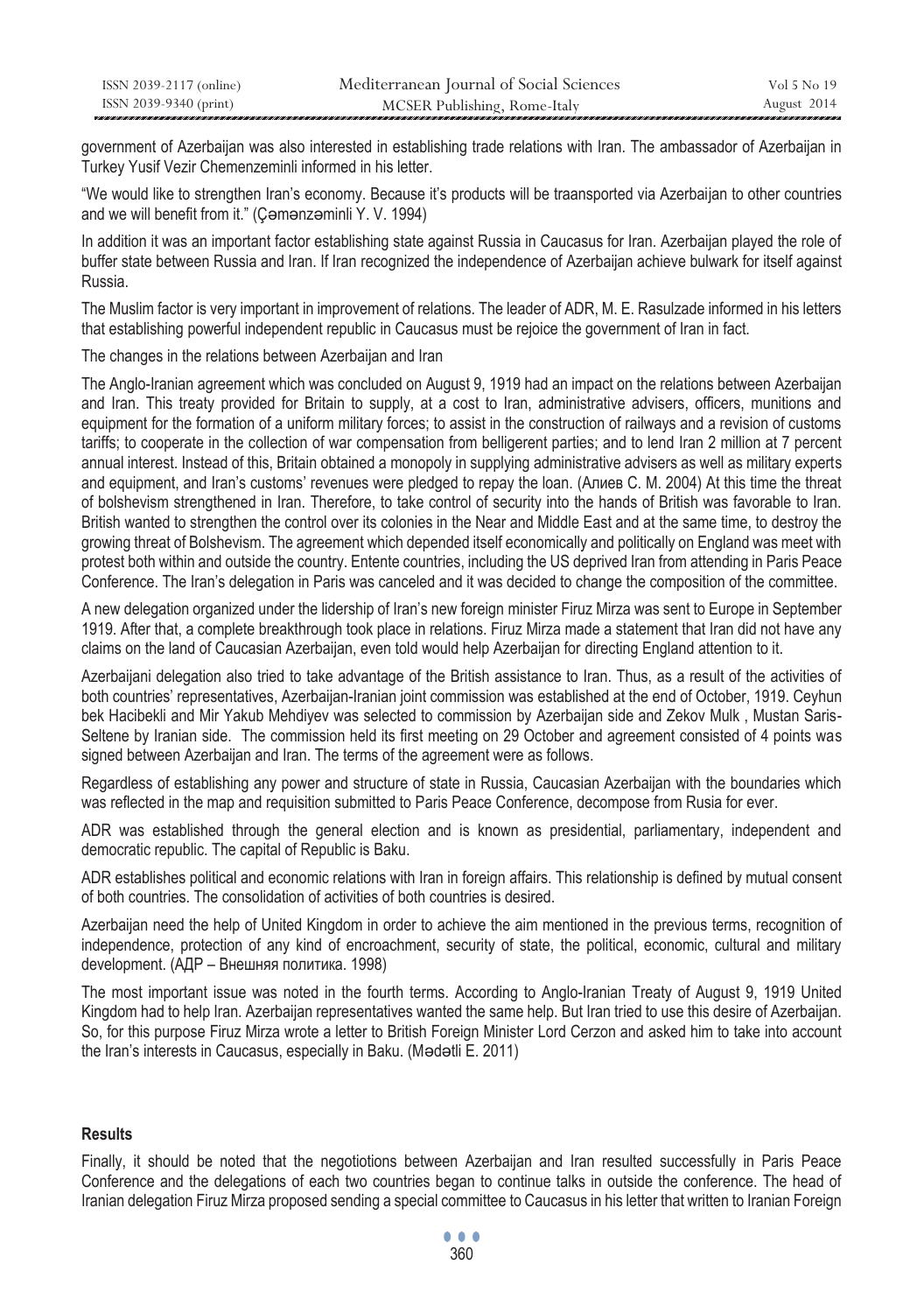| ISSN 2039-2117 (online) | Mediterranean Journal of Social Sciences | Vol 5 No 19 |
|-------------------------|------------------------------------------|-------------|
| ISSN 2039-9340 (print)  | MCSER Publishing, Rome-Italy             | August 2014 |

Minister. At last, Caucasian Extraordinary Delegation under the lidership of S. Z. Tabatabaee was created and sent to Azerbaijan at the end of 1919. On 5 December the meeting of Azerbaijan-Iran Joint Commission took place and brought to attention that there was not only economic and political relations, but also the cultural and religious similarities between two country, a lot of factors combine them, therefore it is important to develop the relationship further.

In addition, Azerbaijani delegation has achieved great success in Paris Peace Conference. Thus, on 11 January 1920, at the suggestion of British Foreign Secretary Lord Curzon, the independence of Azerbaijan and Georgia was known defacto by international unity in the assembly of the Supreme Council of the Paris Peace Conference on 11 January 1920. On January 15, the representatives of Azerbaijani and Georgian were invited to French Foreign Ministery. The formal decision of Paris Peace Conference about recognition of Azerbaijan was presented to the head of ADR's delegation A. M. Topchubashev in the meeting taken place with the participation of French Foreign Ministry's secretary Jules Cambon, representatives of Britain and Italy, Philipp Kerr and Marke de la Torreta. On March 5, 1920 Azerbaijan delegation successfully completed its mission in Paris Peace Conference and was canceled. (Quliyev V. 2008) According to the decision of the parliament in April 1, the delegation expanded its activities and began to increase the efforts for the establisment of diplomatic missions in France, Britain, Italy, the United States and Poland. At the same time, embassies of various countries were opened in Baku, the capital of Azerbaijan. The recognition of Azerbaijani independence was celebrated with special festivities in capital Baku. On January 14, the diplomatic representatives of foreign countries, including the head of Caucasian Extraordinary Delegation S. Z. Tabatabaee took part in the meeting of Azerbaijani Parliament and said that Iran soon would recognize the independence of Azerbaijan. At the end of 1919, talks held both in Baku and Tehran, yielded its successful outcome. On March 20, 1920 the treaty consists of 4 points was signed between Azerbaijan and Iran. The terms of the agreement were as follows.

Iranian shah's government declared that Iran formally recognize the independence of Azerbaijan.

In order to intensification of friendship and stability of economic relations between two states, contracts about trade and customs, consular, postal, telegraph and etc. must conclude. Via this agreement, the rights of representatives and citizens of both states have been to determine.

For international relations, the special representation-embassy of Caucasian Azerbaijan Republic and Iran will be open in Tehran and Baku.

After signing, contract will be approved by the heads of both countries during a month. (AXC ensiklopediya 2004)

According to the treaty, the diplomatic representations was opened both in Baku and Tehran and Adil khan Ziatkhanli was selected ambassador of Azerbaijan in Iran. In the opening of Azerbaijan-Iran conference S. Z. Tabatabaee and Mammed Yusif Jafarov made speech and noted the importance of consolidation of economic and political relations between two countries after this. Ongoing negotiations between Azerbaijan and Iran resulted in the signing of agreements on postal, telegraph, trade, customs, judicial, transit and consular convention.

#### **Conclusion**

Azerbaijan Republic existed for 23 month and during this time achieved success, established diplomatic relations with neighboring states, created embassies. As a result of active foreign policy, ADR achieved the recognition of independence by both the neighboring states and international unity. However, the subsequent ongoing of events took place against ADR. Since the beginning of 1920, the political situation was extremely tense in the country. The main reason of this was already the activation of Soviet Russia and beginning to intrude the internal affairs of Azerbaijan. Since the declaration of independence, Azerbaijan tried to create diplomatic relations with Russia, but Russia rejected all attempts made by ADR for establishing diplomatic relationship between two countries. Even on January 11, 1920 the recognition of Azerbaijan by the Entente countries could not prevent Soviet threat. The aggressive attitude of Soviet Russia towards Azerbaijan was reflected in Lenin's telegram to the member of the Military Revolutionary Council of the Caucasus Front, Orjonikidze, sent on March 17, 1920.

"It is very critical to capture Baku. Concentrate all your efforts on this." (Kazemzadeh F. 1951)

 On April 28, 1920 ADR was occupied by troops of Soviet Russia and they put an end to the country's independence. The Bolsheviks proclaimed the establishment of the Soviet Socialist Republic of Azerbaijan. Although the existence of ADR was less, it played a major role in the independence's history of Azerbaijani people. After the occupation, diplomatic relations between Azerbaijan and Iran was broken. When Azerbaijan was one of the parts of Soviet Union, the Iranian consulate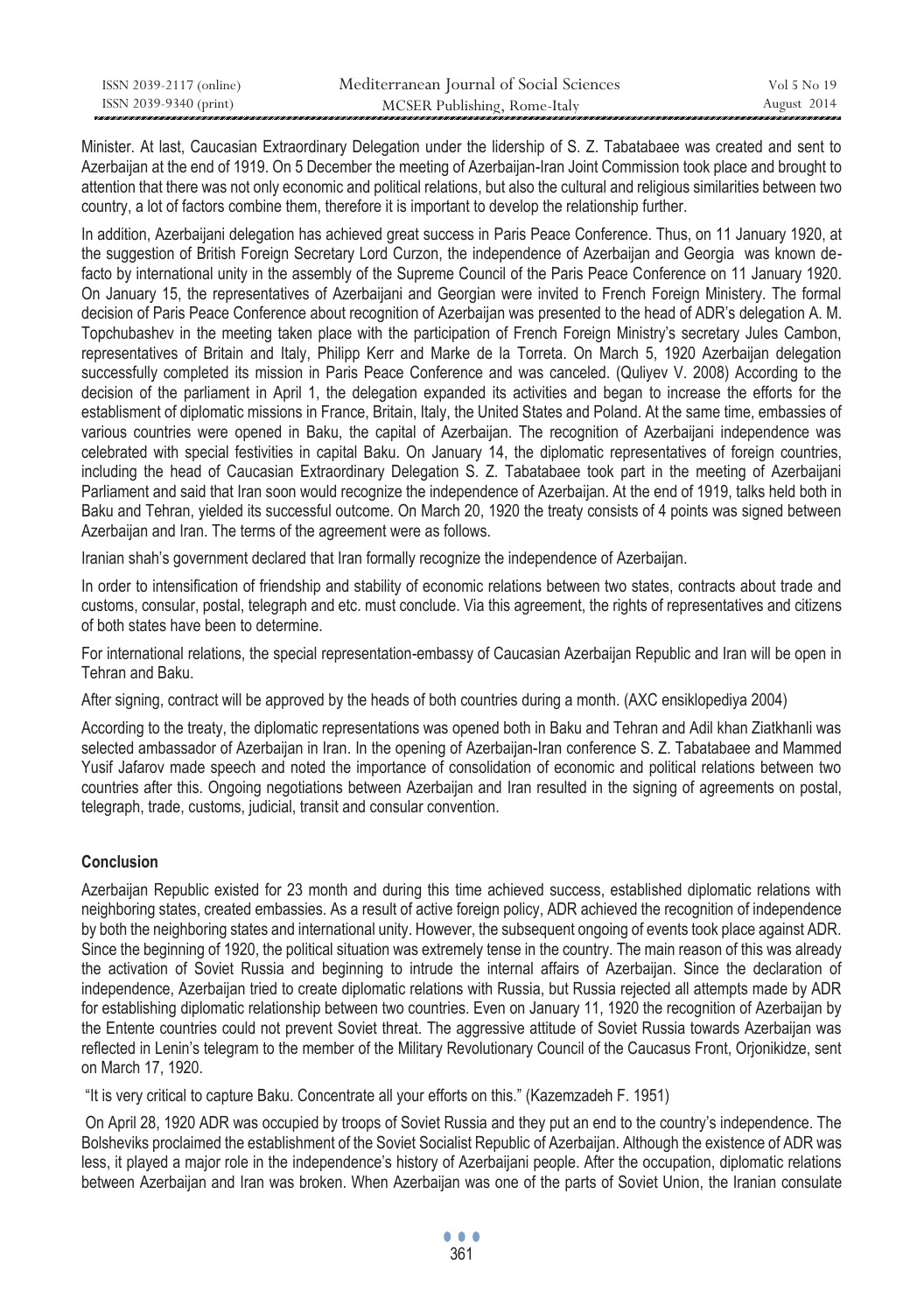was opened in Baku, 1971. And finally, after the collapse of Soviet Union, Azerbaijan Republic declared its independence in 1991 and the diplomatic relations between Azerbaijan and Iran were restored in 1992.

#### **References**

Алиев С. М. (1985) Нефть и общественно политическое развития Ирана в XX в. Москва, Наука. Алиев С. М. (2004) История Ирана XX век. Москва, Ивранкрафт. Азербайджанская Демократическая Республика - Внешняя политика. (1998) Баку, Азербайджан. Azərbaycan Xalq Cümhuriyyətinin xarici siyasəti, sənədlər məcmuəsi. (2009) Bakı, Garisma MMC. Azərbaycan Xalq Cümhuriyyətinin ensiklopediyası. (2004) I cild. Bakı, Lider. Bulletend'information de L'Azerbaidjan. (1920) No 7 January. Çəmənzəminli Yusif Vəzir. (1994) Müstəqilliyimizi istəyiriksə. Bakı, Gənclik. Həsənli Cəmil. (2009) Azərbaycan Xalq Cümhuriyyətinin xarici siyasəti 1918-1920. Bakı, Garisma MMC. HasanliJamil (2014) Foreign policy of the Republic of Azerbaijan1918-1920.The difficult road to western integration. Sharpe, M.E. Inc. Иванов М. С. (1985) История Ирана. Москва, Московского Университета KazemzadehFiruz. (1951)The struggle for Trancaucasia 1917-1921. New York, Philosophical Library. Lengrowski G. (1949) Russia and the West in Iran 1918-1948. New York, Cornell University Press. Mədətli Eynulla. (2011) Azərbaycan həqiqətləri İran tarixşünaslığında. Bakı, Təhsil. Nəsibli Nəsib. (2011) Azərbaycan Demokratik Respublikasının xarici siyasəti. Bakı. Qanun NasrollahSaifpourFatemi. (1952) Diplomatic history of Persia 1917-1923. New York, Russell F. Moore Company Olson Wm. J. (1984) Iranian relations during World War I. New York, Frank Cass Co.LTD Гаджиев И. Б. (1958) Антисоветская интервенция Англии на Кавказе (1918-1920) Махачкала. Quliyev Vilayət.(2008) Azərbaycan Paris sülh konfransında (1918-1920) Bakı, İndigo. Rəsulzadə Məmməd Əmin. (2013) Bakı və Azərbaycan tarixinə dair əsərlər(1918-1919). Bakı, Qanun. The State Archive of Azerbaijan Republic, fund 2598, list 1, work 2, page 1-2 The State Archive of Azerbaijan Republic, fund 894, list 10, work 31, page 17-18 The State Archive of Azerbaijan Republic, fund 970, list 1, work 98, page 1 The State Archive of Azerbaijan Republic, fund 970, list 1, work 94, page 32 TadeuszSwietochowski. (2004)Russian Azerbaijan 1905-1920: the shaping of a national identity in a Muslim community. New York.Cambridge University Press.

**Supplements**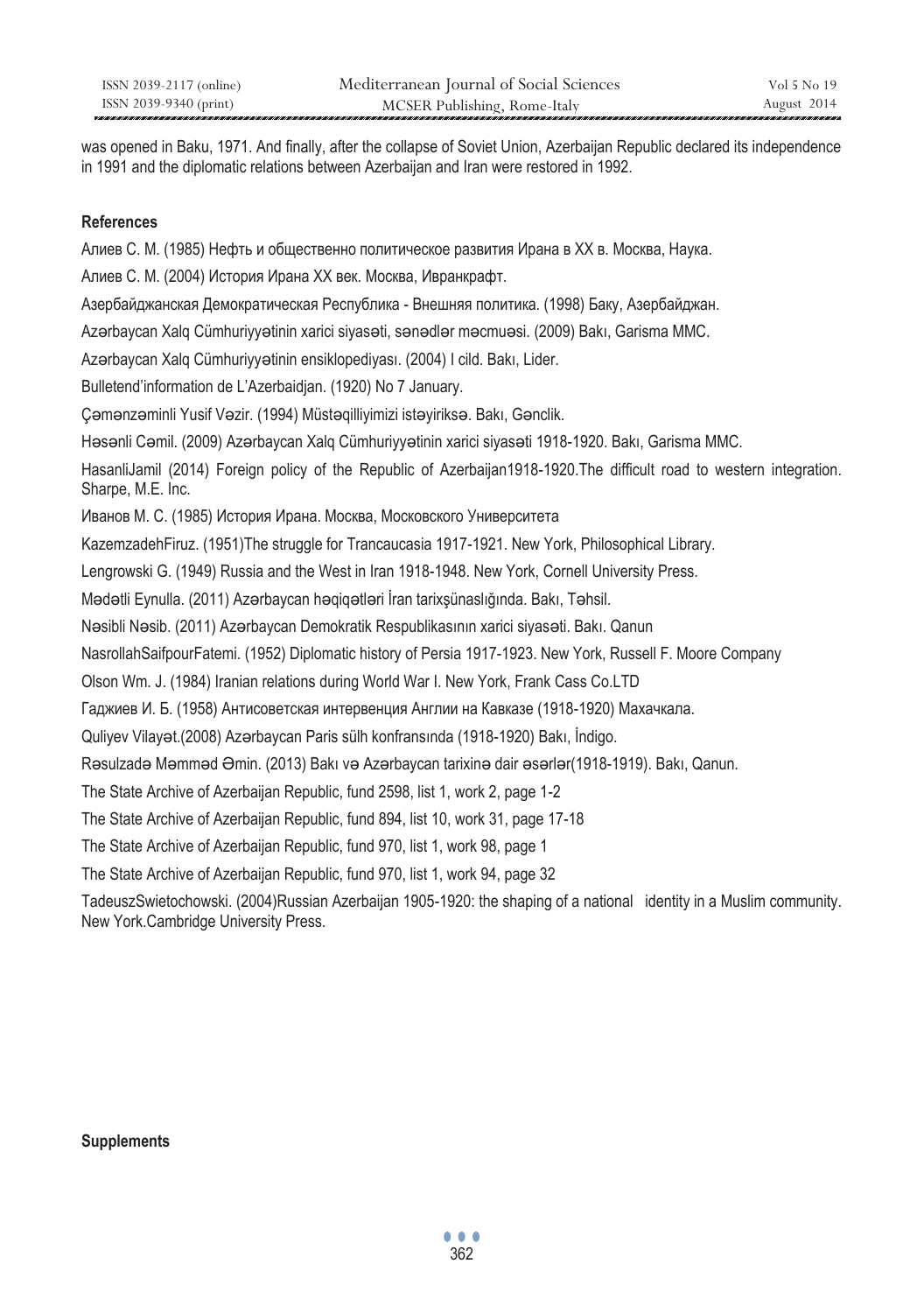Délégation bitannique 19 31 Nos 19, Buis Paris. 25 Taillet 1312. June 7, Fregist Monsieur fin recreably more treatment of the distribution of the same for the same of the same of the same of the same of the same of the same of the same of the same of the same of the same of the same of the same of the same of t and continued flowered in Nor lis min yr an Show - Application , Type the morning personal living and as  $2212.4$ ald live i grab an de mais -<br>"Whenheaven, typical - Prim - offerhar der Ofter University an "Oromscourcaste", mais so mission<br>ne Jeopa - foot an orienna dens steu genoem-<br>comme n'ne - rieonnaitionez du genoem-<br>mmt : forbeidjanin- par 4 genoemment;<br>de Sa : Najes t' -politicas religiosos conversos de la des Madri<br>la système les dynaposis, les es des Madri<br>des los seus roues dynaposes, système de leveres es toda giù pe ne sour spagnan spionachen en son son<br>Derin er daver toe en cantorant en song benza<br>personia, Hobstagdat Azep Engana se ba forcin a davre in en comercial de . to " Un ferti "<br>Interior Monsieure"<br>In the best of densities<br>Interior Tigne (Maritime Channel a concerna and<br>Setti guture objections of the Channel and a common and the<br>Claricage's Well Chan we interested NEWS IN A LEWIS CO. 2014 Claridge's Hotel 

Topchubashov's letter to the Great BritainTopchubashov's letter to the chairman of the delegation at the Paris Peace Conference. Paris Peace Conference on the recognition of June 25, 1919. Azerbaijan's independence. May 31, 1919



Azerbaijan information bulletin published by the The text of the declaration of independence Azerbaijani delegation in Paris. October, 1919 in French